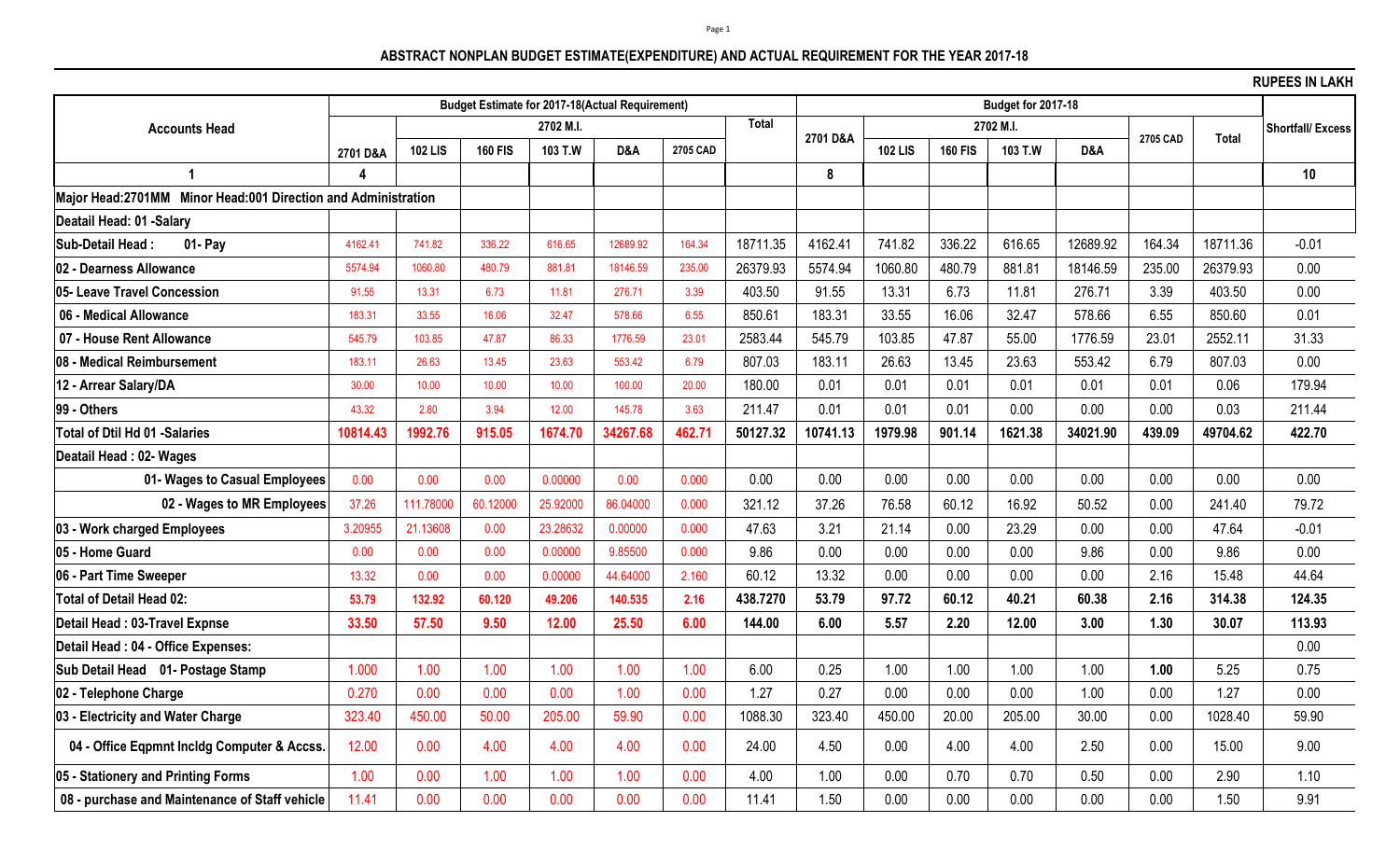|                                                                    |          |                | <b>Budget Estimate for 2017-18(Actual Requirement)</b> |         |         |          |         |          |                |                |         |       |          |              |                          |
|--------------------------------------------------------------------|----------|----------------|--------------------------------------------------------|---------|---------|----------|---------|----------|----------------|----------------|---------|-------|----------|--------------|--------------------------|
| <b>Accounts Head</b>                                               |          | 2702 M.I.      |                                                        |         |         |          |         | 2701 D&A | 2702 M.I.      |                |         |       | 2705 CAD | <b>Total</b> | <b>Shortfall/ Excess</b> |
|                                                                    | 2701 D&A | <b>102 LIS</b> | <b>160 FIS</b>                                         | 103 T.W | D&A     | 2705 CAD |         |          | <b>102 LIS</b> | <b>160 FIS</b> | 103 T.W | D&A   |          |              |                          |
|                                                                    | Δ        |                |                                                        |         |         |          |         | 8        |                |                |         |       |          |              | 10                       |
| 09 - Petrol, Oil and Lubricants (POL)                              | 0.00     | 0.00           | 2.70                                                   | 0.00    | 0.00    | 0.00     | 2.70    | 0.00     | 0.00           | 0.60           | 0.00    | 0.00  | 0.00     | 0.60         | 2.10                     |
| 10- Books and Periodicals                                          | 1.0000   | 0.00           | 0.00                                                   | 0.00    | 0.00    | 0.00     | 1.00    | 0.10     | 0.00           | 0.00           | 0.00    | 0.00  | 0.00     | 0.10         | 0.90                     |
| 11 - Refreshment expenses                                          | 5.0000   | 0.00           | 0.00                                                   | 0.00    | 0.00    | 0.00     | 5.00    | 1.00     | 0.00           | 0.00           | 0.00    | 0.00  | 0.00     | 1.00         | 4.00                     |
| 99- Others                                                         | 25.50    | 36.00          | 9.00                                                   | 10.00   | 18.00   | 5.00     | 103.50  | 4.00     | 7.50           | 0.00           | 0.00    | 3.00  | 1.00     | 15.50        | 88.00                    |
| <b>Total of Detail Head 04:</b>                                    | 380.58   | 487.00         | 67.70                                                  | 221.00  | 84.90   | 6.00     | 1247.18 | 336.02   | 458.50         | 26.30          | 210.70  | 38.00 | 2.00     | 1071.52      | 175.66                   |
| Detail Head: 05 - Payment for professional and<br>special services |          |                |                                                        |         |         |          |         |          |                |                |         |       |          |              |                          |
| 01 - Remuneration for Professional Service                         | 15.00    | 0.00           | 0.00                                                   | 0.00    | 0.00    | 0.00     | 15.00   | 0.75     | 0.00           | 0.00           | 0.00    | 0.00  | 0.00     | 0.75         | 14.25                    |
| 02 - Legal service                                                 | 95.20    | 0.00           | 0.00                                                   | 0.00    | 10.00   | 0.00     | 105.20  | 5.50     | 0.00           | 0.00           | 0.00    | 10.00 | 0.00     | 15.50        | 89.70                    |
| 03 - Consultancy Fees                                              | 15.00    | 0.00           | 0.00                                                   | 0.00    | 0.00    | 0.00     | 15.00   | 1.00     | 0.00           | 0.00           | 0.00    | 0.00  | 0.00     | 1.00         | 14.00                    |
| 05 House Keeping                                                   | 0.00     | 0.00           | 0.00                                                   | 0.00    | 45.00   | 0.00     | 45.00   | 0.00     | 0.00           | 0.00           | 0.00    | 45.00 | 0.00     | 45.00        | 0.00                     |
| 09- Remuneration to examiners/invigilators                         | 10.00    | 0.00           | 0.00                                                   | 0.00    | 10.00   | 0.00     | 20.00   | 0.00     | 0.00           | 0.00           | 0.00    | 0.00  | 0.00     | 0.00         | 20.00                    |
| 99-Others                                                          | 53.42    | 0.00           | 0.00                                                   | 0.00    | 6.70    | 0.00     | 60.12   | 0.00     | 0.00           | 0.00           | 0.00    | 0.00  | 0.00     | 0.00         | 60.12                    |
| <b>Total of Detail Head 05:</b>                                    | 188.62   | 0.00           | 0.00                                                   | 0.00    | 71.70   | 0.00     | 260.32  | 7.25     | 0.00           | 0.00           | 0.00    | 55.00 | 0.00     | 62.25        | 198.07                   |
| Detail Head: 06 - Rent, Rates and Taxes/Roality                    |          |                |                                                        |         |         |          |         |          |                |                |         |       |          |              |                          |
| Sub-Detail Head: 01- Rent for hired building                       | 0.00     | 0.00           | 0.00                                                   | 0.00    | 3.9000  | 0.00     | 3.90    | 0.00     | 0.00           | 0.00           | 0.00    | 3.90  | 0.00     | 3.90         | 0.00                     |
| 02 - Rates & Taxes                                                 | 0.00     | 0.00           | 0.00                                                   | 0.00    | 8.31705 | 6.15     | 14.47   | 0.00     | 0.00           | 0.00           | 0.00    | 0.00  | 0.00     | 0.00         |                          |
| 03 - Royalty etc                                                   | 0.00     | 0.00           | 0.00                                                   | 0.00    | 4.33754 | 0.00     | 4.34    | 0.00     | 0.00           | 0.00           | 0.00    | 0.00  | 0.00     | 0.00         |                          |
| <b>Total of Detail Head 06:</b>                                    | 0.00     | 0.00           | 0.00                                                   | 0.00    | 16.55   | 6.15     | 22.70   | 0.00     | 0.00           | 0.00           | 0.00    | 3.90  | 0.00     | 3.90         | 18.80                    |
| Deatail Head: 07 - Publication                                     |          |                |                                                        |         |         |          |         |          |                |                |         |       |          |              |                          |
| 01- Printing of Periodicals /News Papers                           | 0.00     | 0.00           | 0.00                                                   | 0.00    | 0.00    | 0.00     | 0.00    | 0.00     | 0.00           | 0.00           | 0.00    | 0.00  | 0.00     | 0.00         | 0.00                     |
| 99- others                                                         | 0.00     | 0.00           | 0.00                                                   | 0.00    | 0.00    | 0.00     | 0.00    | 0.00     | 0.00           | 0.00           | 0.00    | 0.00  | 0.00     | 0.00         | 0.00                     |
| Total of Detail Head 07:                                           | 0.00     | 0.00           | 0.00                                                   | 0.00    | 0.00    | 0.00     | 0.00    | 0.00     | 0.00           | 0.00           | 0.00    | 0.00  | 0.00     | 0.00         | 0.00                     |
| Deatail Head: 08 - Advertising, Sales & Publicity expenses         |          |                |                                                        |         |         |          |         |          |                |                |         |       |          |              |                          |
| 02 - Printing of Publicity Materials                               | 15.00    | 0.00           | 0.00                                                   | 0.00    | 0.00    | 0.00     | 15.00   | 0.15     | 0.00           | 0.00           | 0.00    | 0.00  | 0.00     | 0.15         | 14.85                    |
| 99-Others                                                          | 36.00    | 0.00           | 0.00                                                   | 0.00    | 0.00    | 0.00     | 36.00   | 0.00     | 0.00           | 0.00           | 0.00    | 0.00  | 0.00     | 0.00         | 36.00                    |
| <b>Total of Detail Head 08:</b>                                    | 51.00    | 0.00           | 0.00                                                   | 0.00    | 0.00    | 0.00     | 51.00   | 0.15     | 0.00           | 0.00           | 0.00    | 0.00  | 0.00     | 0.15         | 50.85                    |
| Deatail Head : 11 - Hospitalities expenses/Sumptuary/Allowance     |          |                |                                                        |         |         |          |         |          |                |                |         |       |          |              |                          |